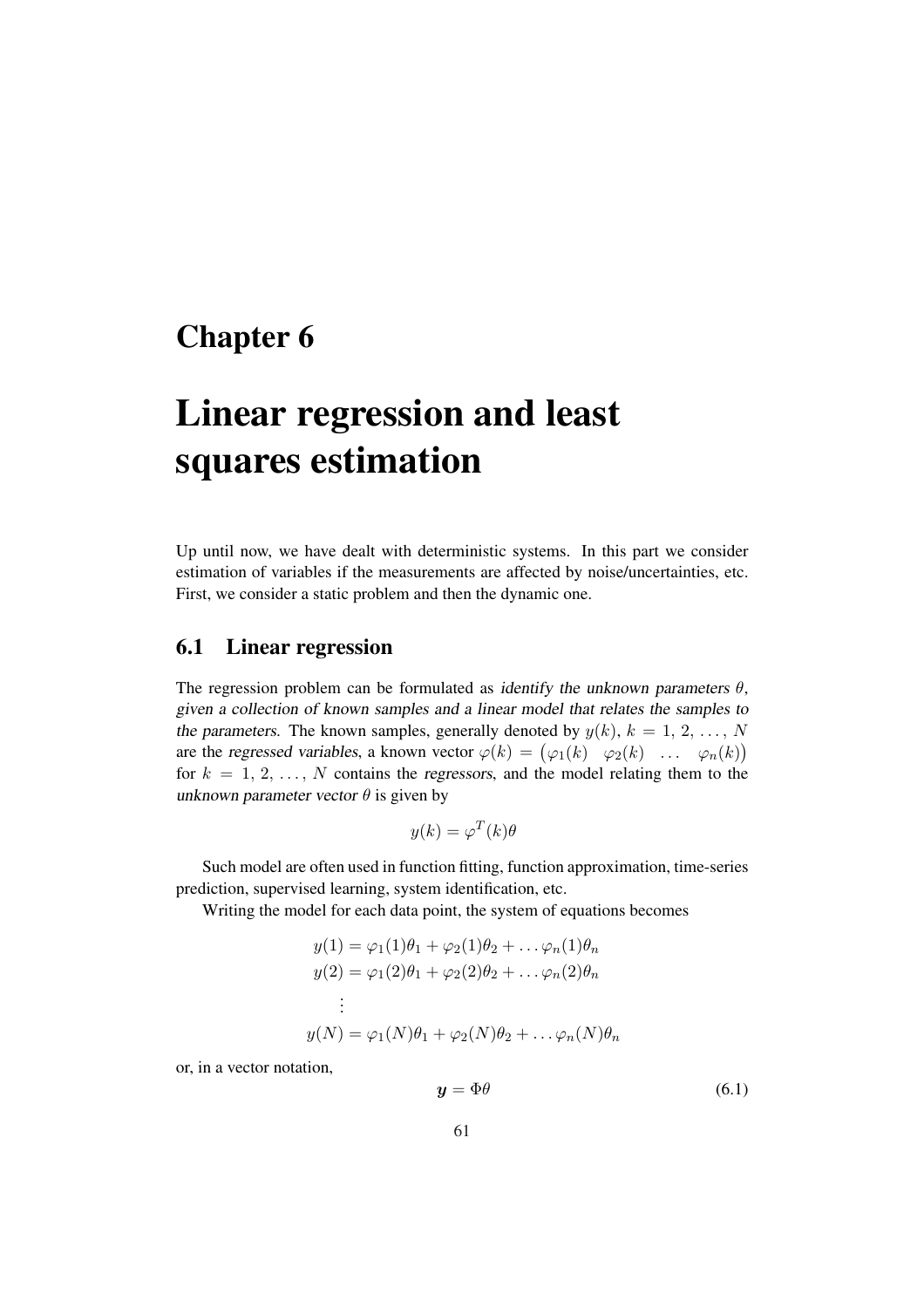If the number of data point N is equal to the number of unknown parameters  $n$ and the equations are linearly independent, then the system (6.1) has a unique solution. However, this is rarely the case, as 1) usually there are more measurements than parameters; 2) the model is un general not exact, but only an approximation; and 3) the samples (measurements) are affected by noise/uncertainties, etc. Therefore, the problem of determining the unknown parameters  $\theta$  becomes an optimization problem: find  $\theta$  that minimizes  $\sum_{k=1}^{N}$  $_{k=1}^{N}\epsilon^{2}(k)$  , where  $\epsilon(k)=y(k)-\varphi^{T}(k)\theta.$ 

The solution of this problem can be computed as follows. Note that  $F(N) = \sum_{N=0}^{N} f(N)$  $_{k=1}^{N} \epsilon^{2}(k)$  can be written as  $F(N) = (\mathbf{y} - \Phi \theta)^{T} (\mathbf{y} - \Phi \theta)$ . Computing the gradient with respect to  $\theta$  we obtain

$$
\frac{\partial F(N)}{\partial \theta} = -2\Phi^T(\mathbf{y} - \Phi\theta)
$$

i.e., the minimum of the function  $F(N)$  is given by  $\theta$  for which  $\Phi^T \mathbf{y} = \Phi^T \Phi \theta$ . If  $\Phi^T \Phi$  is invertible, then  $\theta$  is given by  $\theta = (\Phi^T \Phi)^{-1} \Phi^T \mathbf{y}$ .

**Example 6.1** *Consider the case of obtaining several (noisy) measurements of e.g.,* the distance from a given object,  $y = (1 \quad 1.3 \quad 0.8 \quad 1.1 \quad 0.9)$ *. Our objective is to estimate the distance based on these noisy measurements, i.e., find θ, that minimizes*  $_{k=1}^{5}(y(k) - theta)^{2}$ . Note that for this particular case, the regressor  $\varphi = 1$ . Thus, *we have*

$$
y(1) \approx \varphi(1)\theta = \theta = 1
$$
  

$$
y(2) \approx \varphi(1)\theta = \theta = 1.3
$$
  

$$
y(3) \approx \varphi(1)\theta = \theta = 0.8
$$
  

$$
y(4) \approx \varphi(1)\theta = \theta = 1.1
$$
  

$$
y(5) \approx \varphi(1)\theta = \theta = 0.9
$$

*We have*  $\Phi = \begin{pmatrix} 1 & 1 & 1 & 1 & 1 \end{pmatrix}^T$ ,  $\Phi^T \Phi = 5$ , and  $\theta$  estimated as

$$
\theta = \frac{1}{5} \begin{pmatrix} 1 & 1 & 1 & 1 & 1 \end{pmatrix} \begin{pmatrix} 1 \\ 1.3 \\ 0.8 \\ 1.1 \\ 0.9 \end{pmatrix} = 1.02
$$

In general, when a constant has to be estimated from direct measurements, the problem is reduced to computing the mean of the measurements.

## 6.2 Mathematical intermezzo: notions of statistics

A random variable is a mapping from a set of experimental outcomes  $\chi$  to a set of real numbers. Note that, a random variable  $X$  is a function defined on a sample space. A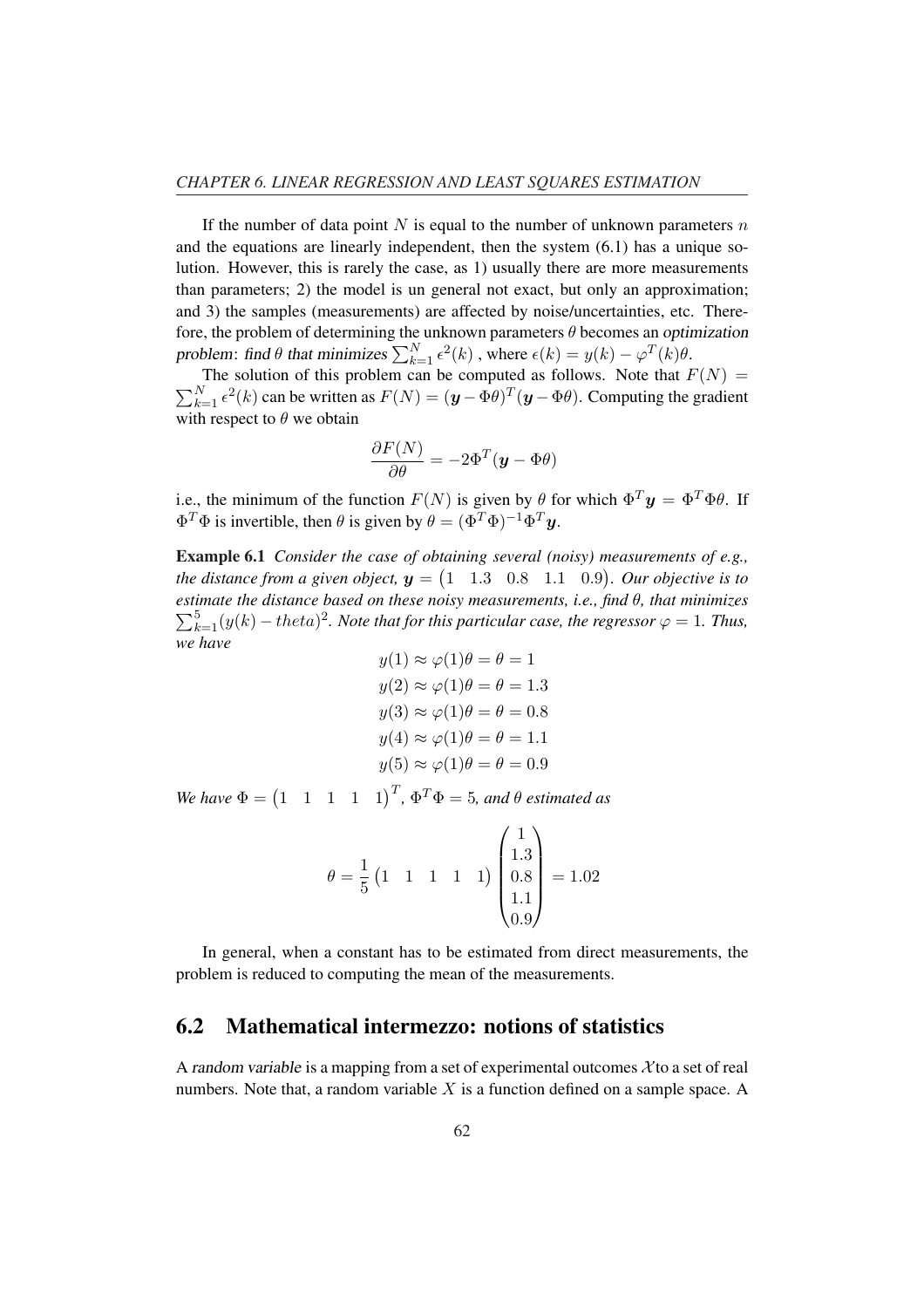specific value x is called a realization of the random variable. The fundamental property of a random variable  $X$  is its probability distribution function (PDF), defined as

Consider a set  $X$  containing possible outcomes x for an event. A corresponding discrete random variable  $X$  is described by the probability mass function that lists the probabilities of all individual values  $p(x_i)$ ,  $x_i \in \mathcal{X}$ . The probabilities sum up to the probabilities of all mutudial 1, i.e.,  $P(\mathcal{X}) = \sum_{x \in \mathcal{X}} p(x) = 1$ .

Consider now an interval  $X$ . The corresponding continuous-valued random variable  $X$  is described the by probability density functions that defines the probability able A is described the by probability density functions that defines the probability<br>of obtaining a value in some sub-interval  $[a, b] \subset \mathcal{X}$ ,  $P(X \in [a, b]) = \int_a^b f(x) dx$ . The probabilities of the random variable having a value in the whole interval  $\mathcal X$  is 1, i.e.,  $P(\mathcal{X}) = \int_{x \in \mathcal{X}} f(x) dx = 1$ .

#### Example 6.2 *todo: uniform, Gauss*

The mean or expected value of a random variable is defined as

$$
E(X) = \begin{cases} \sum_{x \in \mathcal{X}} p(x)x & \text{discrete} \\ \int_{x \in \mathcal{X}} f(x)dx & \text{continuous} \end{cases}
$$

A function  $q : \mathcal{X} \to \mathbb{R}$  that depends on a random variable X is itself a random variable, and its expected value is

$$
E(g(X)) = \begin{cases} \sum_{x \in \mathcal{X}} p(x)g(x) & \text{discrete} \\ \int_{x \in \mathcal{X}} f(x)g(x)dx & \text{continuous} \end{cases}
$$

The variance can be considered as the "spread" around the expected value and is given by ¡ ¢

$$
Var(X) = E((X – E(X))^{2}) = E(X^{2}) – (E(X))^{2}
$$

The standard deviation  $\sigma$  is the square root of the variance, i.e.,  $\sigma =$ p  $Var(X)$ .

Two events are independent if the occupance of one event has no effect on the probability of the occurrence of the other event. The joint probability density or mass function, as it may be the case, if  $f_{XY}(x, y)$ . Two random variables X and Y are independent if  $P(X \le x, Y \le y) = P(X \le x)P(Y \le y)$ . This implies that  $f_{XY}(x, y) = f_X(x) f_Y(y).$ 

The covariance of two random variables  $X$  and  $Y$  is

$$
Cov(X, Y) = E((X – E(X))(Y – E(Y))^{T}) = E(XY^{T}) – E(X)E(Y)^{T}
$$

A covariance matrix is positive semidefinite.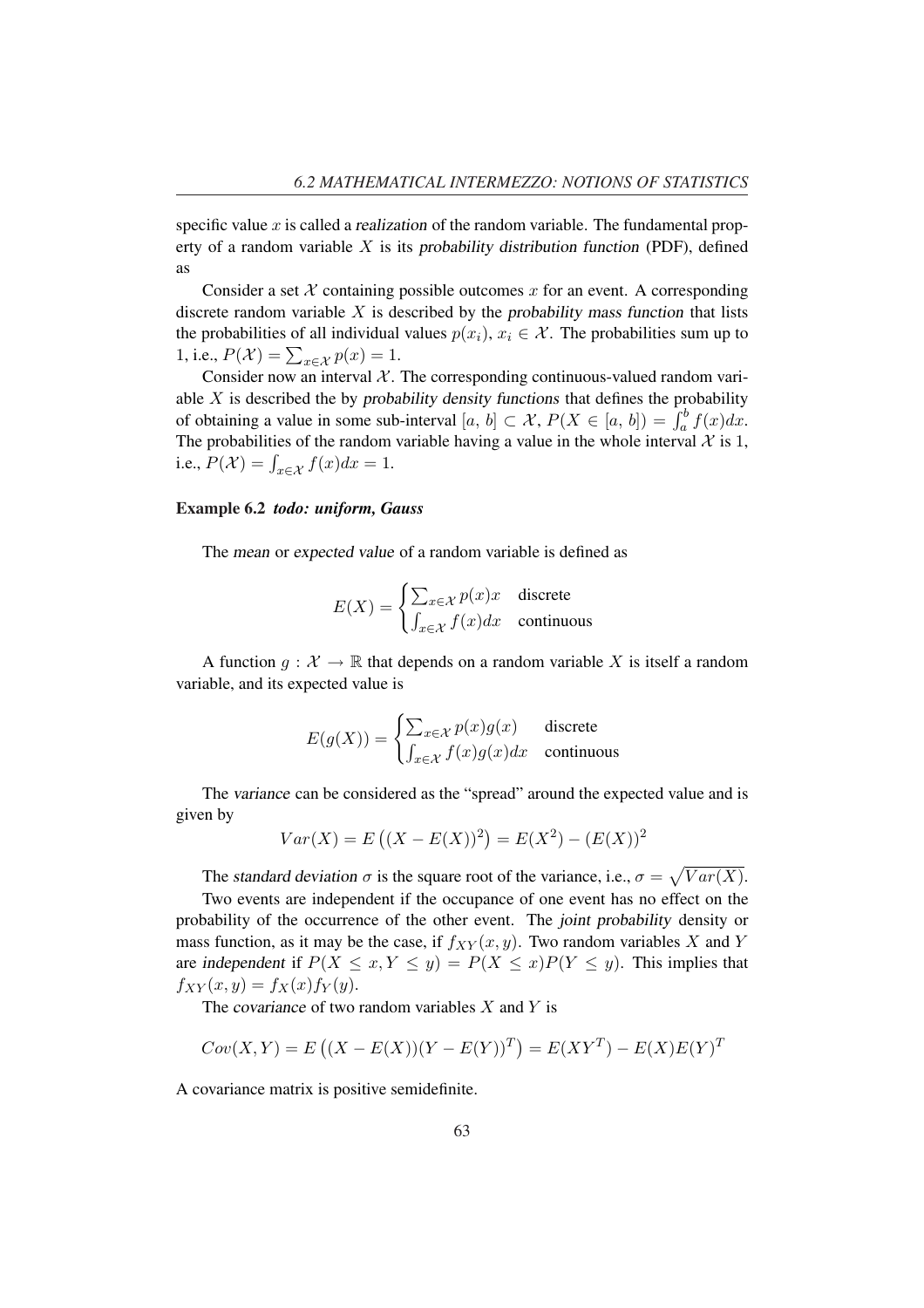The correlation of X and Y is  $E(XY^T)$  and is defined as (assuming both X and Y column vectors)

$$
E(XY^{T}) = \begin{pmatrix} E(X_1Y_1) & \dots & E(X_1Y_m) \\ \vdots & \vdots & \vdots \\ E(X_nY_1) & \dots & E(X_nY_m) \end{pmatrix}
$$

Two random variables are uncorrelated if  $E(XY^T) = E(X)E(Y)^T$ .

Let us consider now two stochastic processes  $X(t)$  and  $Y(t)$ . The cross-correlation of  $X(t)$  and  $Y(t)$  is defined as  $E(X(t_1)Y(t_2)^T)$ . The random processes  $X(t)$  and  $Y(t)$  are uncorrelated if  $E(X(t_1)Y(t_2)^T) = E(X(t_1))E(Y(t_2))$ ,  $\forall t_1, t_2$ . The cross-covariance of  $X(t)$  and  $Y(t)$  is

$$
Cov_{XY}(t1, t2) = E\left((X(t_1) - E(X(t_1)))(Y(t_2) - E(Y(t_2)))^T\right)
$$

 $X(t)$  is called white noise if the random variable  $X(t_1)$  is independent from the random variable  $X(t_2)$ ,  $\forall t_1 \neq t_2$ .

# 6.3 Least-squares estimation

#### 6.3.1 Batch least-squares estimation

Let us now return to the problem of estimating a constant  $x$ , under the assumption that each element of the measurement vector  $y$  is a linear combination of the elements of  $x$ , with the addition of some measurement noise  $v$ , i.e.,

$$
y(1) = C_{11}x_1 + C_{12}x_2 + \dots + C_{1n}x_n + v_1
$$
  
\n
$$
y(2) = C_{21}x_1 + C_{22}x_2 + \dots + C_{2n}x_n + v_2
$$
  
\n
$$
\vdots
$$
  
\n
$$
y(k) = C_{k1}x_1 + C_{k2}x_2 + \dots + C_{kn}x_n + v_k
$$

or, in matrix form

$$
y = Cx + v
$$

The measurement residual (measurement error in previous chapters) is defined as  $e_y = y - C\hat{x}$ . The most probable value of x is the vector  $\hat{x}$  that minimizes  $e_y^T e_y$ , leading to the solution in Section 6.1.

Consider now the case when the variance of the measurement noise may be different for each measurement, i.e.,  $E(v_i^2) = \sigma_i^2$ ,  $i = 1, 2, ..., k$ . The measurement covariance matrix is  $\mathbf{r}$ 

$$
R = E(\mathbf{v}\mathbf{v}^T) = \begin{pmatrix} \sigma_1^2 & 0 & \dots & 0 \\ \vdots & & & \vdots \\ 0 & 0 & \dots & \sigma_k^2 \end{pmatrix}
$$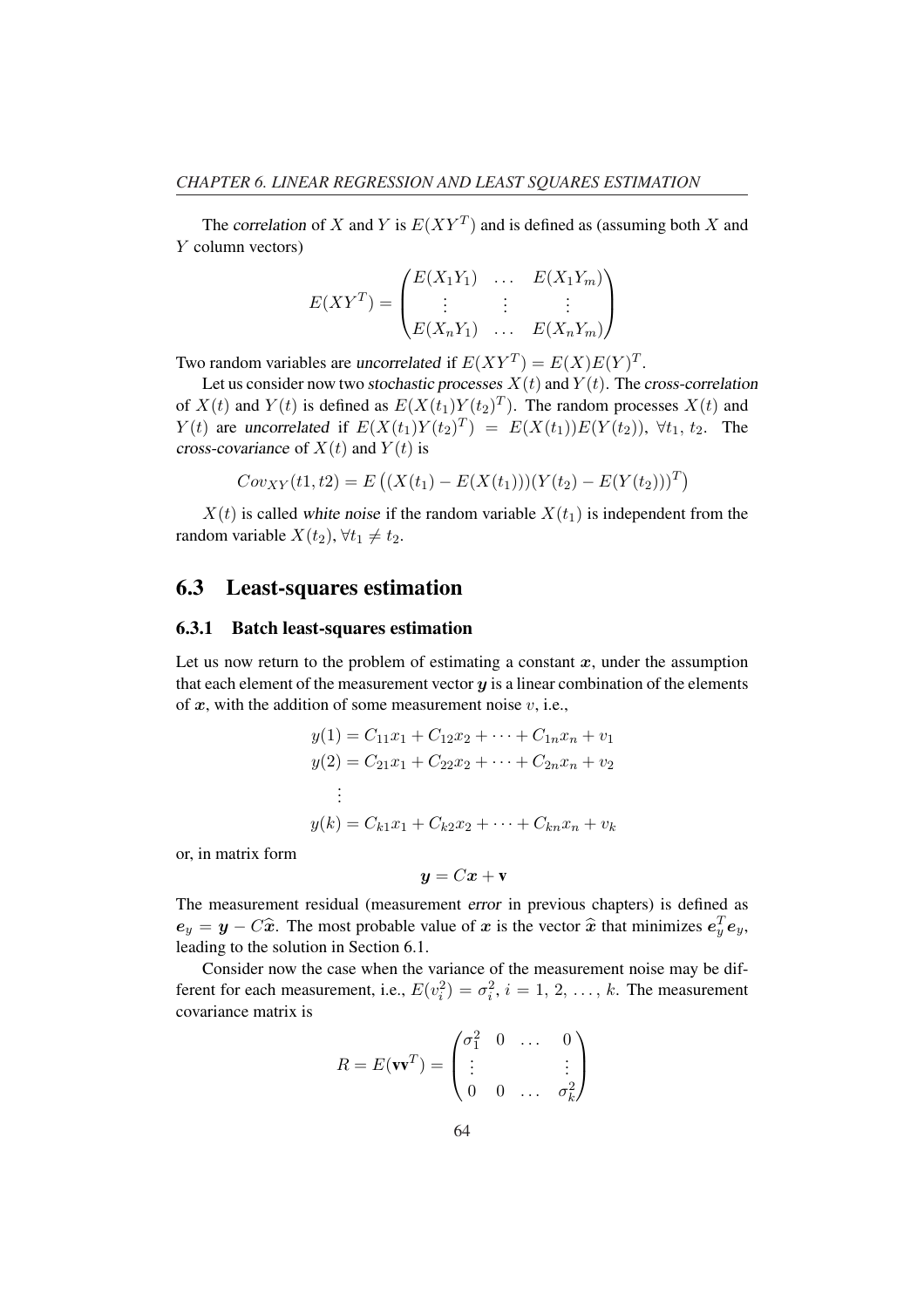In such a case, one may exploit this knowledge and minimize the weighted sum of squares,

$$
F = \frac{e_{y1}^2}{\sigma_1^2} + \dots + \frac{e_{yk}^2}{\sigma_k^2}
$$
  
=  $e_y^T R^{-1} e_y$   
=  $(\mathbf{y} - C\hat{\mathbf{x}})^T R^{-1} (\mathbf{y} - C\hat{\mathbf{x}})$   
=  $\mathbf{y}^T R^{-1} \mathbf{y} - 2\hat{\mathbf{x}}^T C^T R^{-1} \mathbf{y} + \hat{\mathbf{x}}^T C^T R^{-1} X \hat{\mathbf{x}}$ 

The partial derivative of F wrt.  $\hat{x}$  is

$$
\frac{\partial F}{\partial \hat{\mathbf{x}}} = 2\hat{\mathbf{x}}^T C^T R^{-1} C - 2\mathbf{y}^T R^{-1} C
$$

resulting in

$$
C^{T}R^{-1}\mathbf{y} = C^{T}R^{-1}C\hat{\mathbf{x}}
$$

$$
\hat{\mathbf{x}} = (C^{T}R^{-1}C)C^{T}R^{-1}\mathbf{y}
$$

Note that the above computations require that 1) there are enough measurements – at least as many as unknowns to be estimated and 2) the measurement noise matrix R is nonsingular, i.e., each measurement is corrupted by some noise.

#### 6.3.2 Recursive least-squares estimation

A problem presented by the previous approach is that if the measurements are obtained sequentially, the matrix  $C$  has to be augmented for each measurement and the estimate needs to be recomputed. This may even be computationally unfeasible for a very large number of measurements.

In what follows, we present a recursive estimator that updates the estimate after obtaining a new measurement y.

A linear recursive estimator has the form

$$
\mathbf{y}(k) = C_k \mathbf{x} + \mathbf{v}(k)
$$
  

$$
\hat{\mathbf{x}}(k) = \hat{\mathbf{x}}(k-1) + K_k(\mathbf{y}(k) - C_k \hat{\mathbf{x}}(k-1))
$$

i.e., the estimate  $\hat{x}(k)$  is computed based on the previous estimate and the new measurement.  $K_k$  is the estimator gain matrix and  $y(k) - C\hat{x}(k-1)$  is the correction term.

The estimation error mean can be computed as – note that we are estimating a constant  $x -$ 

$$
E(e(k)) = E(\mathbf{x} - \widehat{\mathbf{x}}(k))
$$
  
=  $E(\mathbf{x} - \widehat{\mathbf{x}}(k-1) - K_k(C_k\mathbf{x} + \mathbf{v}(k) - C_k\widehat{\mathbf{x}}(k-1)))$   
=  $E(e(k-1) - K_kC_k(\mathbf{x} - \widehat{\mathbf{x}}(k-1)) - K_k\mathbf{v}(k))$   
=  $(I - K_kC_k)E(e(k-1)) - K_kE(\mathbf{v}(k))$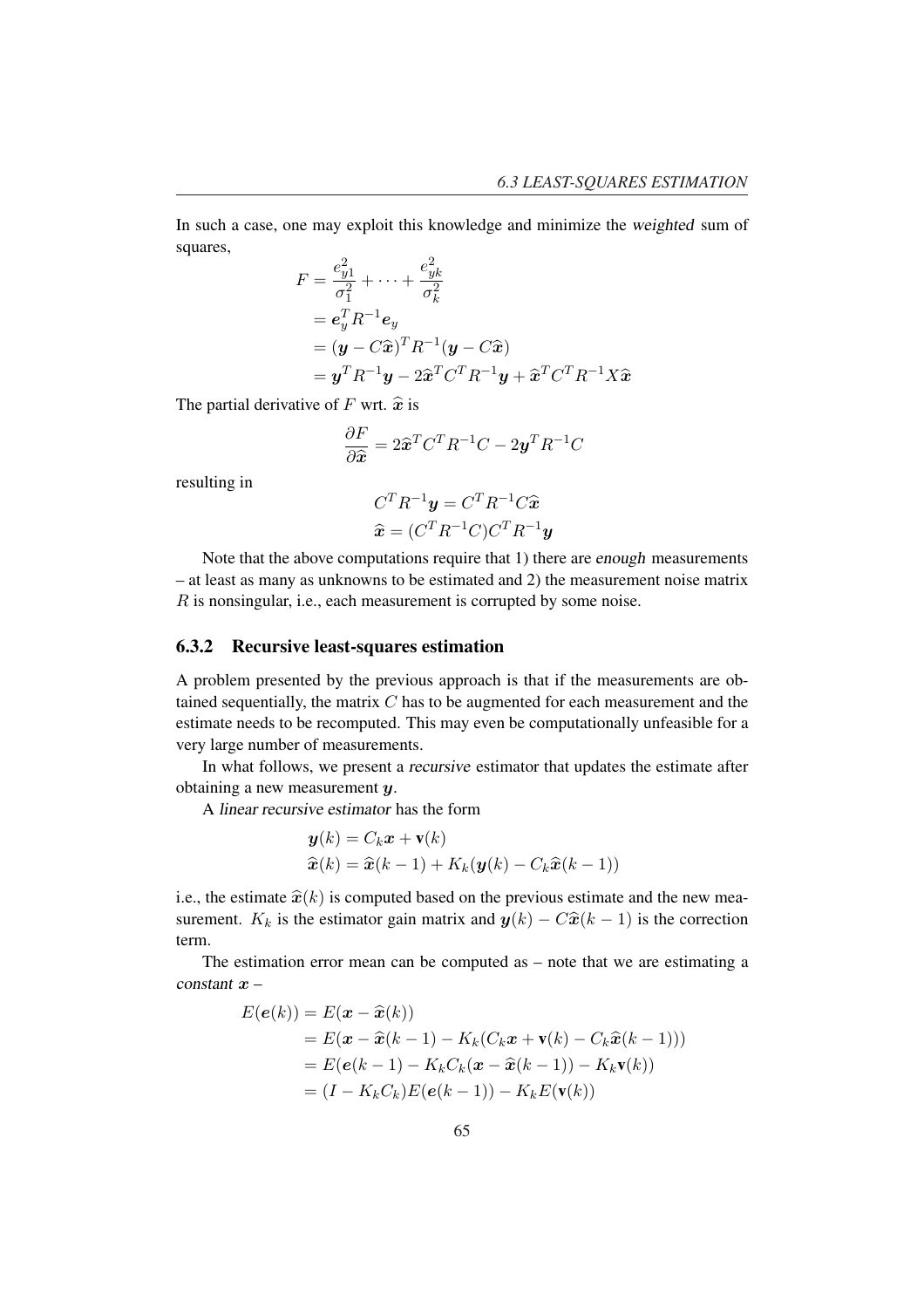If  $E(e(k-1)) = 0$  and  $E(\mathbf{v}(k)) = 0$ , then  $E(e(k)) = 0$ . This means that if the noise is zero-mean and the initial estimate  $\hat{x}(0)$  is equal to the expected value of x, then the expected value of  $\hat{x}(k)$  will be equal to x, i.e., on average the estimate  $\hat{x}$ will be equal to  $x$ . Such an estimator is called unbiased. Note that this property holds independently of the value of  $K_k$ .

Next, we determine the optimal  $K_k$  that minimizes the sum of the variances of the estimation errors at step k,  $E(e(k)^T e(k))$ . The estimation error covariance matrix is defined as

$$
P_k = E(e(k)e(k)^T)
$$

Note that trace $(P_k) = E(e(k)^T e(k)).$ 

A recursive expression of  $P_k$  can be obtained as

$$
P_k = E(e(k)e(k)^T)
$$
  
=  $E((I - K_kC_k)e(k - 1) - K_k\mathbf{v}(k))((I - K_kC_k)e(k - 1) - K_k\mathbf{v}(k))^T)$   
=  $(I - K_kC_k)E(e(k - 1)e(k - 1)^T)(I - K_kC_k)$   
 $- K_kE(\mathbf{v}(k)e(k - 1)^T)(I - K_kC_k) - (I - K_kC_k)E(e(k - 1)\mathbf{v}(k)^T)K_k^T$   
+  $K_kE(\mathbf{v}(k)\mathbf{v}(k)^T)K_k^T$ 

Since the estimation error at time  $k-1$ ,  $e(k-1)$  is independent of the noise at time  $k, \mathbf{v}(k), E(e(k-1)\mathbf{v}(k)^T) = E(e(k-1))E(\mathbf{v}(k)) = 0$ , and  $E(\mathbf{v}(k)e(k-1)^T) = 0$ . Furthermore,  $E(e(k-1)e(k-1)^{T}) = P_{k-1}$  and  $E(\mathbf{v}(k)\mathbf{v}(k)^{T}) = R_k$ . Thus, we obtain

$$
P_k = (I - K_k C_k) P_{k-1} (I - K_k C_k) + K_k R_k K_k^T
$$

Note that this form of  $P_k$  guarantees that – assuming it has been initialized at a positive definite matrix and  $R_k$  is positive – it will be positive definite. It is also consistent with the intuition that if the uncertainty in the measurement increases, i.e.,  $R_k$  increases, then the uncertainty of the estimate also increases.

Let us now compute  $K_k$  that minimizes the sum of the variances of the estimation errors at step  $k$ , i.e., the trace of  $P_k$ . Note that

$$
\frac{\partial \text{trace}(ABA^T)}{\partial A} = 2AB
$$

where A and  $B = B<sup>T</sup>$  are matrices of appropriate dimensions. Thus,

$$
\frac{\partial P_k}{\partial K_k} = 2(I - K_k C_k)P_{k-1}(-C_k^T) + 2K_k R_k
$$

Setting the above equal to zero results in

$$
K_k(R_k + C_k P_{k-1} C_k) = P_{k-1} C_k^T
$$
  

$$
K_k = P_{k-1} C_k^T (R_k + C_k P_{k-1} C_k)^{-1}
$$

Thus, the recursive least square estimator can be summarized as: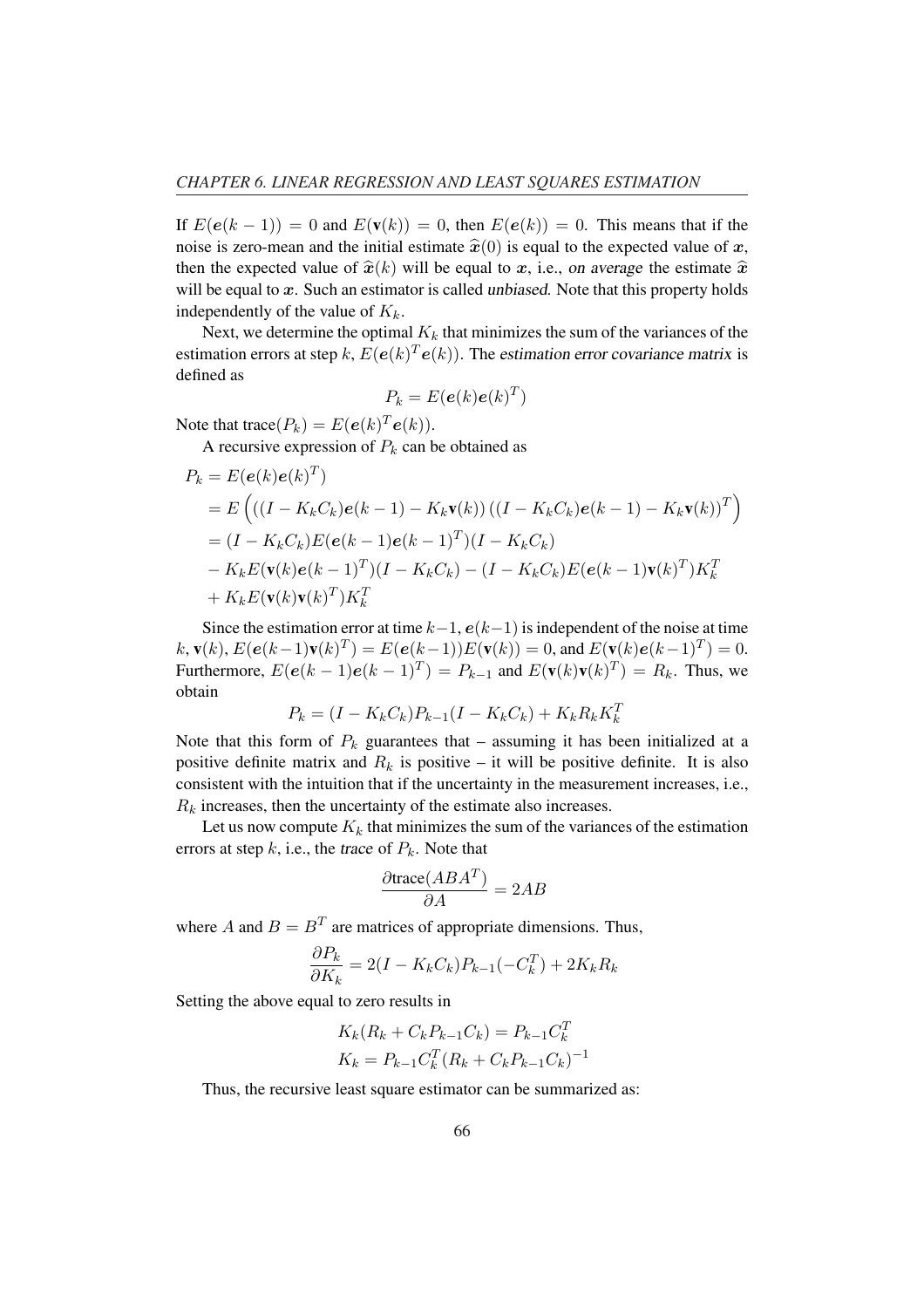- 1. Initialize the estimate  $\hat{x}(0)$  and its covariance matrix  $P_0$ . If x is perfectly known, then  $P_0 = 0$ ; if no knowledge is available, then  $P_0 = \infty I$ .
- 2. At each step
	- Obtain the measurement, assuming that it is given by  $y(k) = Cx + v(k)$ , where  $\mathbf{v}(k)$  is a white noise, with covariance  $R_k$ .
	- Update the estimate and its covariance as:

$$
K_k = P_{k-1}C_k^T (R_k + C_k P_{k-1} C_k)^{-1}
$$
  

$$
\hat{x}(k) = \hat{x}(k-1) + K_k(\mathbf{y}(k) - C_k \hat{x}(k-1))
$$
  

$$
P_k = (I - K_k C_k)P_{k-1}(I - K_k C_k) + K_k R_k K_k^T
$$

Note that there are alternative forms, see e.g., the developments in ?, for the covariance and gain matrices. For instance, often used forms are

$$
P_k = (I - K_k C_k) P_{k-1}
$$
  
\n
$$
P_k = (P_{k-1}^{-1} + C_k^T R_k^{-1} C_k)^{-1}
$$
  
\n
$$
K_k = P_k C_k^T R_k^{-1}
$$

# 6.4 Propagation of states and covariances

Consider now the discrete-time system

$$
\bm{x}(k) = A_{k-1}\bm{x}(k-1) + B_{k-1}\bm{u}(k-1) + \bm{w}(k-1)
$$

where u is a known input and  $w(k - 1)$  is a white noise with covariance  $Q_{k-1}$ . It can easily be seen that the expected value of the state at time  $k$  is

$$
E(\mathbf{x}(k)) = E(A\mathbf{x}(k-1) + B\mathbf{u}(k-1) + \mathbf{w}(k-1))
$$
  
=  $AE(\mathbf{x}(k-1)) + B\mathbf{u}(k-1)$ 

Regarding the covariance, todo:write derivation, we obtain

$$
P_k = E((\mathbf{x}(k) - E(\mathbf{x}(k)))(\mathbf{x}(k) - E(\mathbf{x}(k)))^T)
$$
  
=  $A_{k-1}P_{k-1}A_{k-1}^T + Q_{k-1}$ 

In many cases the noise does not enter directly the state (or measurement, as it may be the case) equation, but is multiplied with some matrix, i.e., we have

$$
\mathbf{x}(k) = A_{k-1}\mathbf{x}(k-1) + B_{k-1}\mathbf{u}(k-1) + M_{k-1}\tilde{\mathbf{w}}(k-1)
$$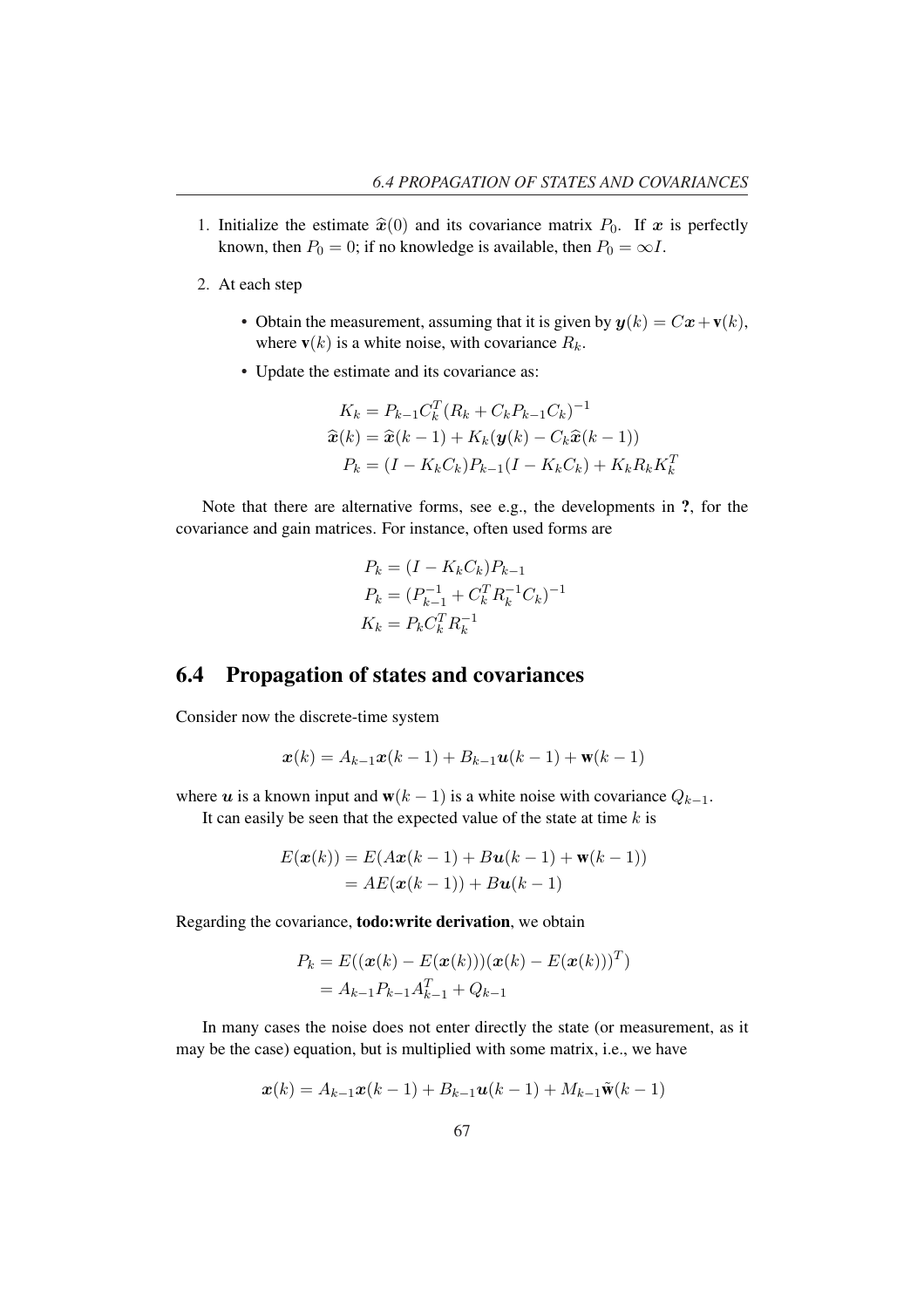Note that if  $\tilde{\mathbf{w}}(k-1)$  is a white noise with covariance  $Q_{k-1}$  then the covariance of  $M_{k-1}\tilde{\mathbf{w}}(k-1)$  is  $M_{k-1}Q_{k-1}M_{k-1}^T$ . Thus, the covariance matrix of  $\mathbf{x}(k)$  will be  $A_{k-1}P_{k-1}A_{k-1}^T + M_{k-1}Q_{k-1}M_{k-1}^T$ .

Similarly, given the measurement equation

$$
\mathbf{y}(k) = C_k \mathbf{x}(k) + N_k \tilde{\mathbf{v}}(k)
$$

where  $\mathbf{v}(k)$  is a zero mean white noise with covariance  $R_k$ , then the covariance matrix of the measurement is  $C_k P_k C_k^T + N_k R_k N_k^T$ .

Consider now the continuous-time system

$$
\dot{\boldsymbol{x}}=A\boldsymbol{x}+B\boldsymbol{u}
$$

It is quite straightforward that, by taking the expectation of both sides, we have

$$
E(\dot{\boldsymbol{x}}) = AE(\boldsymbol{x}) + B\boldsymbol{u}
$$

For the covariance matrices, using a limiting argument based on the discrete-time case, see ?, one can get

$$
\dot{P} = AP + PA^T + Q
$$

### 6.5 The discrete-time Kalman filter

With all the notions introduced until nw, we are ready to formulate the discrete-time Kalman filter. Consider the discrete-time system

$$
\mathbf{x}(k) = A_k \mathbf{x}(k-1) + B_k \mathbf{u}(k-1) + \mathbf{w}(k-1)
$$
  

$$
\mathbf{y}(k) = C_k \mathbf{x}(k) + \mathbf{v}(k)
$$

where **w** and **v** are zero-mean white noises with covariance matrices  $Q_k$  and  $R_k$ , respectively.

After the estimate of the state  $\hat{x}(0)$  and the covariance matrix  $P_0$  are initialized, based on the state equation in (6.5) a prediction of the next state and the corresponding covariance can be made, thus:

$$
x_{pred} = A_k x(k-1) + B_k u(k-1)
$$
  

$$
P_{pred} = A_k P_{k-1} A_k^T + Q_{k-1}
$$

The predicted state  $x_{pred}$  is usually called the a priori (before measurement) estimate and is sometimes denoted by  $x^{-}(k)$ , where the  $^{-}$  denotes that a measurement is not yet available. Similarly,  $P_{pred}$  can be denoted by  $P_k^{\text{--}}$  $\frac{k}{k}$  .